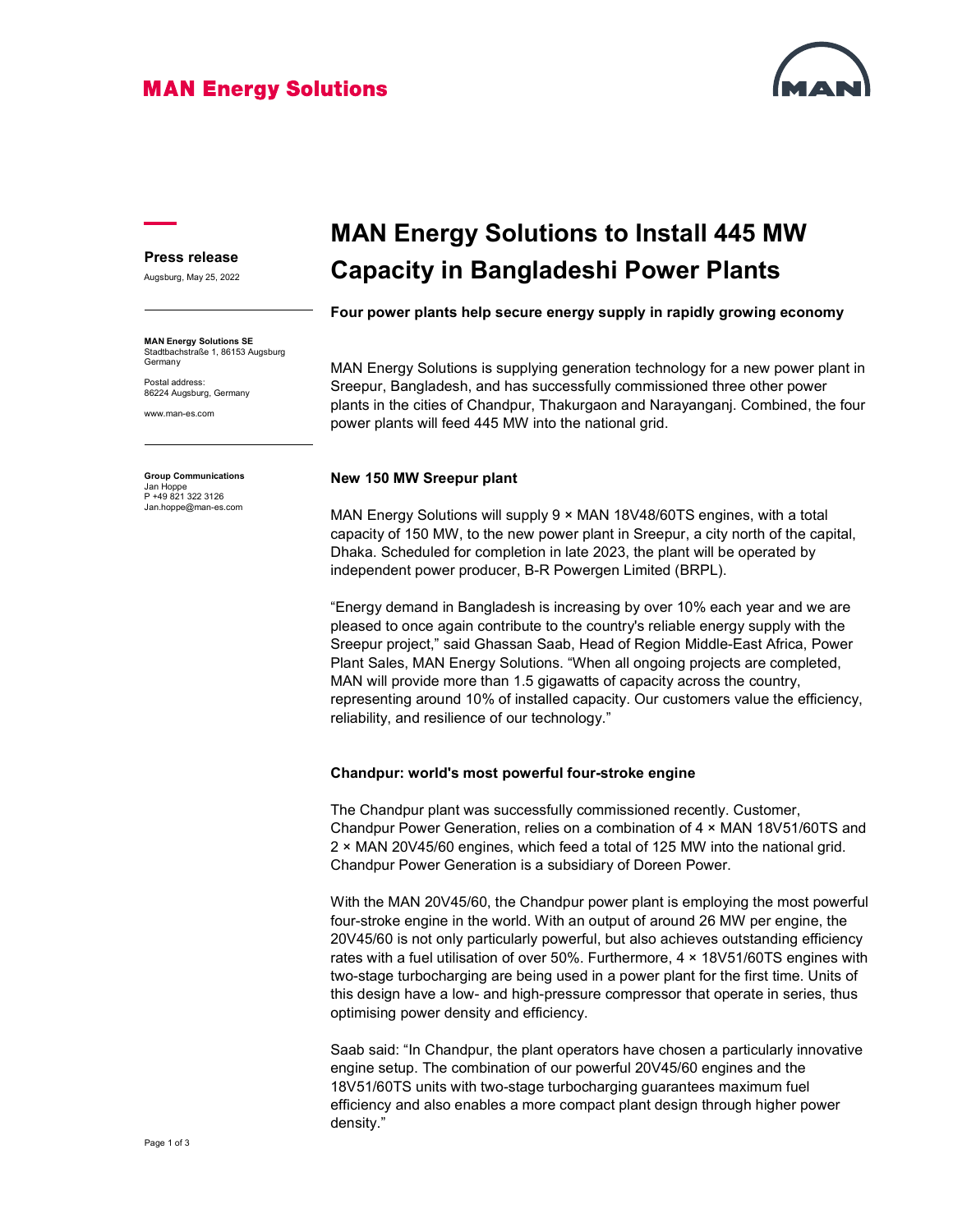

#### Thakurgaon engines dismantled for delivery

Another power plant, in the Thakurgaon district in the northwest of the country, was also recently handed over to customer, Energypac Power Generation Ltd. The facility is driven by 6 × MAN 18V48/60TS engines with a total output of around 125 MW. During construction, the difficult-to-access location on the border with India presented tough, logistical demands as the region can only be reached overland. Since local road conditions did not allow for the large engines – each weighing 320 tonnes – to be transported by truck, they were accordingly dismantled into individual parts and delivered to the Thakurgaon plant for on-site assembly.

"For our team in Bangladesh, assembling the engines on-site presented a particular challenge and placed the highest demands on precise project management. However, our inherent flexibility means that we can guarantee energy supplies – even in hard-to-access regions around the world," said Saab.

#### 58 MW for Narayanganj megacity

The fourth plant in Narayanganj, operated by KPPGL (Kanchan Purbachal Power Generation Ltd), is located 50 kilometers east of capital, Dhaka, and uses  $3 \times$  MAN 18V48/60TS engines with a total output of 58 MW to ensure power supply to the Rupganj region.



The power plant in Thakurgaon (pictured) is powered by  $6 \times$  MAN 18V48/60TS engines with a total output of around 125 MW